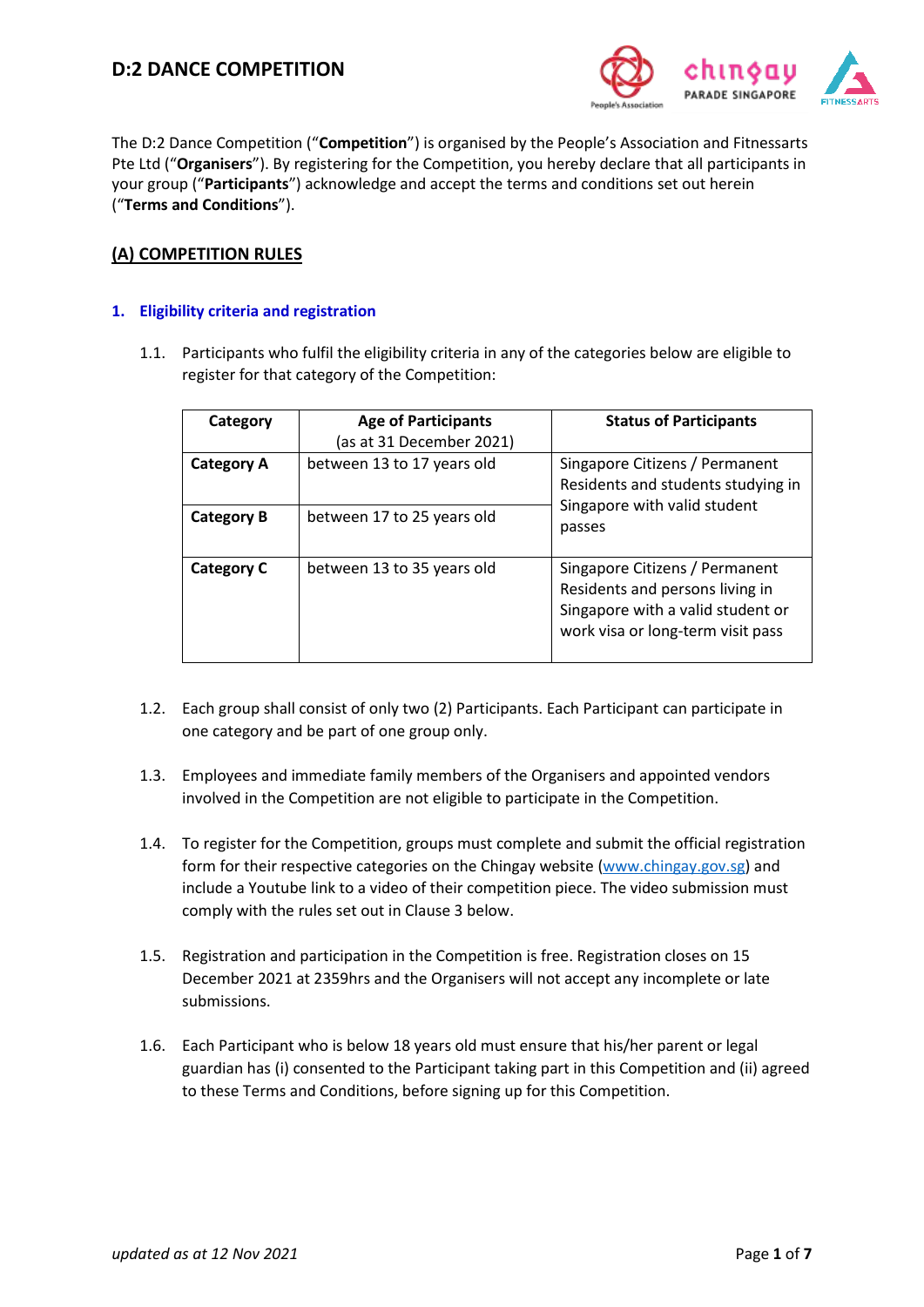# **D:2 DANCE COMPETITION**



### **2. Competition details**

2.1. Prizes for each Category are as follows:

| Champion    | S\$1,200.00 Cash |
|-------------|------------------|
| $2nd$ Place | S\$600.00 Cash   |
| 3rd Place   | S\$400.00 Cash   |

2.2. Participants should note the following important dates of the Competition:

| Date & Time                                                 | Event                                          | <b>Remarks</b>                                                                                                                                  |
|-------------------------------------------------------------|------------------------------------------------|-------------------------------------------------------------------------------------------------------------------------------------------------|
| 15 November<br>2021, 0000h to<br>15 December<br>2021, 2359h | <b>Registration &amp;</b><br><b>Submission</b> | • Submission of video of one competition piece of<br>no more than 2 minutes                                                                     |
| 22 December<br>2021, 0000h to<br>31 December<br>2021, 2359h | <b>Online Voting</b><br>for Finals             | • For each category, top 10 videos (judged by<br>panel) will be made available for online voting to<br>select 5 groups to advance to the Finals |
| By 7 January<br>2022                                        | <b>Notification of</b><br>finalists            | Groups selected to proceed into the Finals will<br>be notified via email                                                                        |
| 15 January 2022,<br>staggered timing                        | Pre-Filming of<br>Competition<br><b>Piece</b>  | • Each group is given a slot of 20 min to film their<br>competition piece (not more than 2 minutes),<br>with a maximum of 2 takes               |
| 22 January 2022,<br>8pm to 10pm                             | Competition<br><b>Finals</b><br>("Finals")     | • The Finals will be broadcast live on<br>@PAssionChingayClub Facebook Live                                                                     |

#### **3. Rules for Performances**

- 3.1. Each group is required to showcase a dance performance of up to two (2) minutes to any music of their choice. All groups must show the fusion of **any** genre of dance (including but not limited to: Street Style, Jazz, Street Jazz, Waacking, Reggae Dance, Ballet, Modern Dance, House, DanceSport, etc.) with **local** traditional dance culture (e.g. Chinese, Malay, Indian) in their routines.
- 3.2. Groups are to fulfil the following criteria for their video submissions:
	- a. The video must not be more than two (2) minutes long, comprising of one (1) complete dance routine. The video must be "unlisted" on Youtube.
	- b. The dance routine and faces (front view) of all Participants must be visible and clear in the submitted video.
	- c. The video must comply with all prevailing and applicable Safe Management Measures (SMM) and guidelines (e.g. face masks must be worn at all times during the recording of the video at public places, etc.). Groups are expected to ensure that they check the updated SMMs and guidelines for the purpose of the video submissions.
	- d. The video must show the entire routine performed in one take. Video editing and stitching of multiple videos into one (1) clip is not allowed and will result in deduction of points.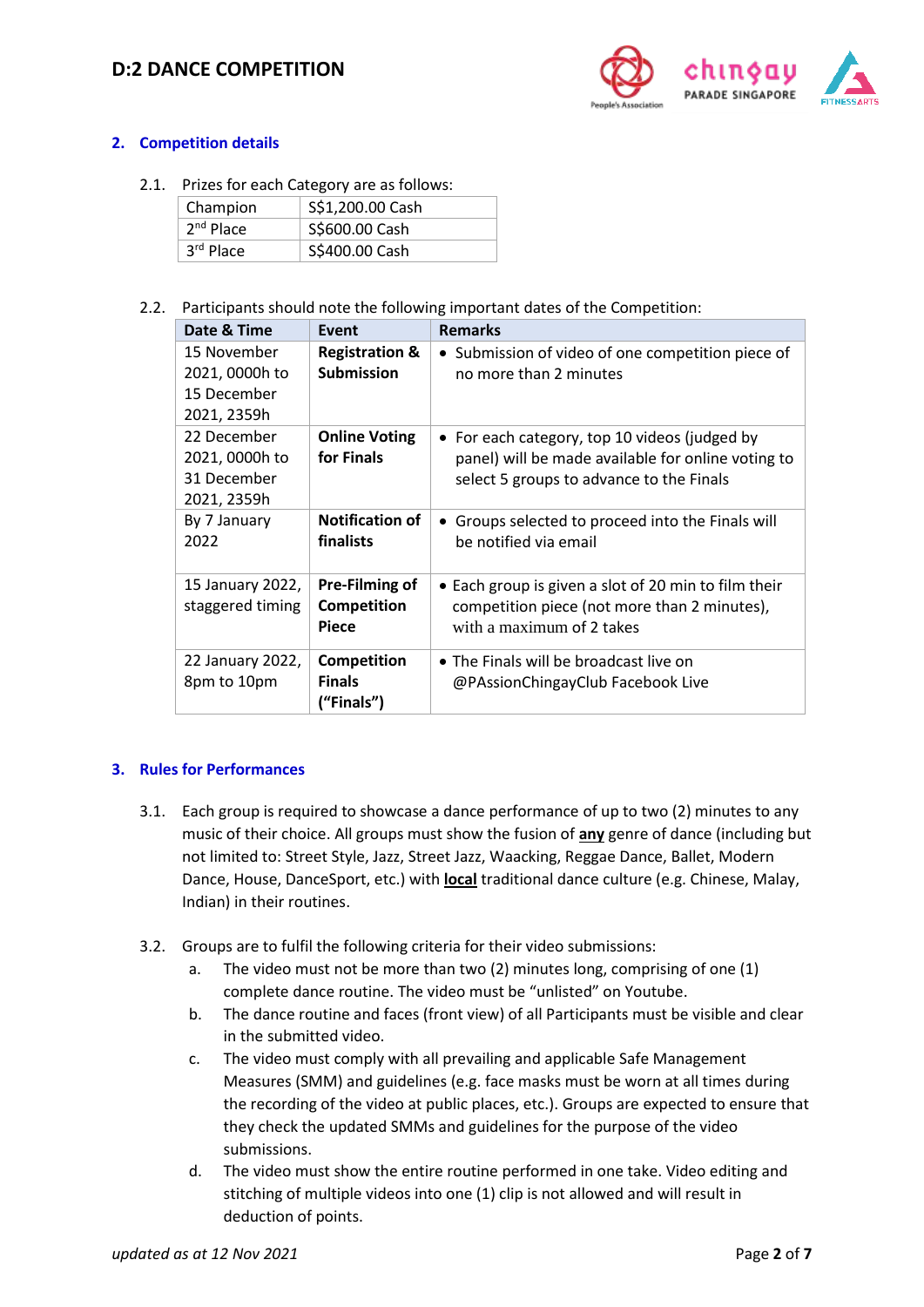

- e. The video submitted must adhere to the rules and regulations of the Competition.
- 3.3. Groups must ensure that their performances are family-friendly and do **not** contain any inappropriate content of any kind, including but not limited to violence, sexual references, nudity, language which is vulgar or insensitive to racial or religious groups and any form of messaging promoting sex, drugs, alcohol or abuse.
- 3.4. Groups shall ensure that their costumes are appropriate for the theme and dance routine and shall only use props which are hand-held. Groups must not use any dangerous / hazardous props or substances such as liquids, fire/flame, smoke, flammable objects/substances, sharp objects and/or any other materials that may affect the performance and/or safety of other Participants.
- 3.5 Each group shall only make one submission each. In the event of multiple submissions by a group, the Organiser shall only consider the submission first received. By making a submission, the group declares and represents to the Organiser that the submission is in compliance with all applicable and relevant laws and regulations (including those for intellectual property and personal data protection), and that all identifiable individuals in the video have given their consent and/or permission for the submission and for usage in this Competition.

#### **4. Competition Finals**

- 4.1. Groups proceeding to the Finals must provide a high-quality audio file for their Finals performance piece and submit them to the Organisers via email at least one week prior to the Pre-filming of the Finals Competition Piece. Participants must also prepare a back-up copy of the audio file in a thumb-drive, to be passed to the Organisers upon registration on the day of the Pre-Filming. The audio file provided should be of high audio quality.
- 4.2. Groups are to provide the Organisers with specific instructions on when to start the music prior to the start of their Finals performance.
- 4.3. The order of performances for groups pre-filming and presentation in the Finals shall be determined by the Organisers in a random draw.
- 4.4. Participants in the Finals may be subjected to onsite verification and must present their identification documents upon request by the Organisers.
- 4.5. Groups whose Participants do not turn up or are late for the Pre-filming of the Finals will be disqualified.
- 4.6. In the event that a group's performance is unable to proceed due to extraordinary circumstances which do not arise out of the group's acts or negligence (e.g. music problems due to technical fault, disturbances caused by equipment failure such as lighting, stage or sounds, etc.), the Organisers may in their sole discretion allow such affected group to re-stage their performance.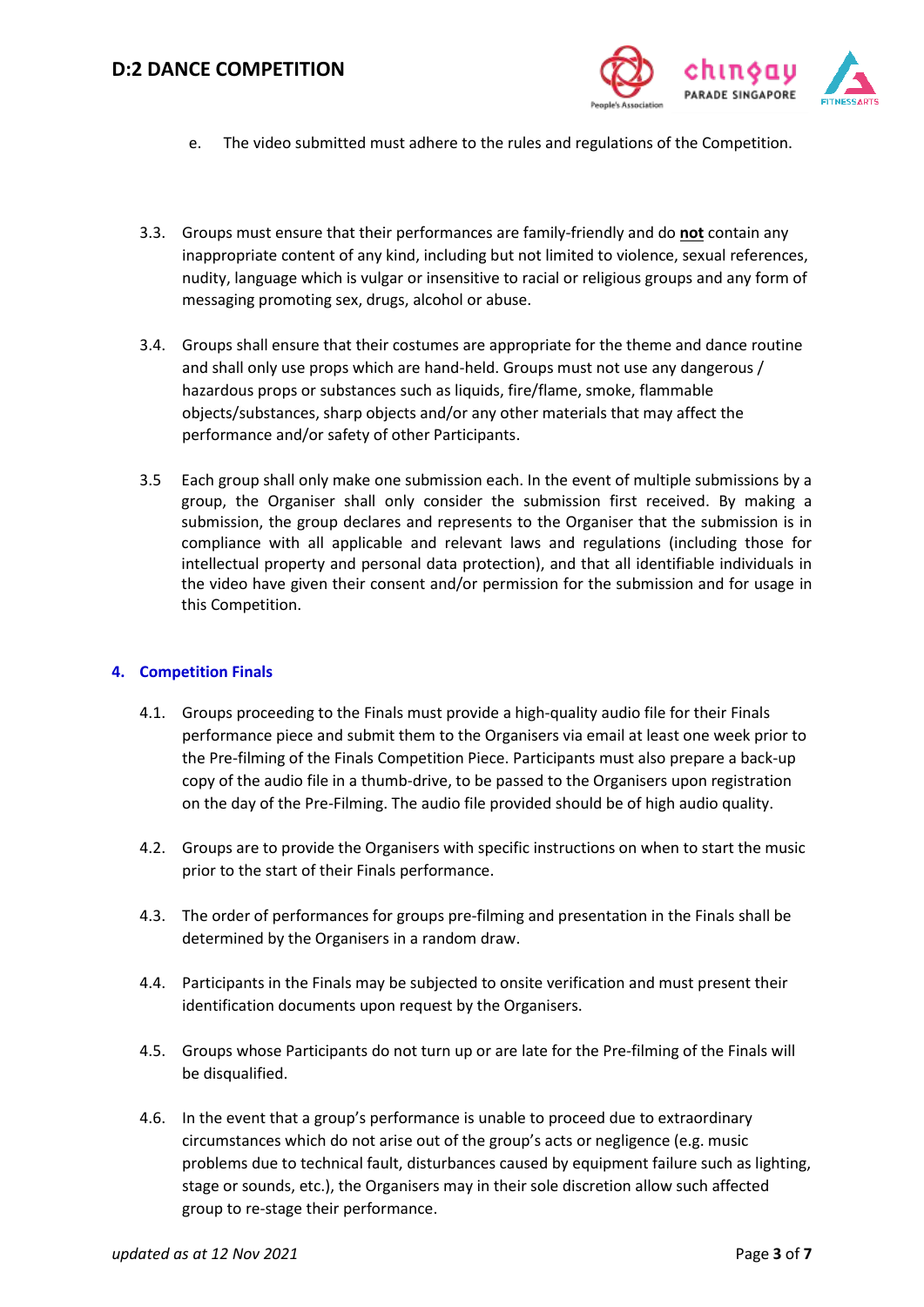

4.7. The Organisers will announce the results of the Competition at the end of the Finals. The winning groups must send representatives to be present for the prize presentation ceremony to receive the prizes. A group's failure to send representatives or be present for the prize presentation ceremony shall result in the forfeit of the prizes.

### **5. Evaluation criteria**

- 5.1. All eligible video submissions will be scored by the scoring judges in the judging panel based on the scoring system below. The 10 groups in each category with the highest scores will be shortlisted for online voting by the public. Thereafter, based on the combined scores (i.e. judging panel's score + online voting score), the top 5 groups per category will advance to the Finals.
- 5.2. During the Finals, the groups will be judged by the scoring judges in the judging panel and online audience voting based on the scoring system below.

#### 5.3. **Scoring System**

- a. Points will not be awarded for any part of the performance which exceeds the two (2) minute time limit.
- b. 80% Evaluation by Judging Panel:

Each scoring judge in the judging panel will evaluate each performance based on the following criteria:

- i. **Choreography:** The dance arrangement and movements to showcase the group members' strength and how the local traditional element(s) is fused into the routine.
- ii. **Theme and Music:** The group's musicality, beat techniques/syncopation, timing, moves related to the theme, the choice of music and costumes to fit the overall theme.
- iii. **Originality:** The group's ability to incorporate unique and original/creative moves
- iv. **Performance:** The group's performance entertainment value appeal, staging, spacing formations and level changes, synchronization, execution showmanship and variety of dance routines.
- c. 20% Online Voting:

For the video submissions, the videos of the top 10 groups per category will be made available for online voting by the public. The scoring will be based on the number of votes garnered by each video within the specified voting period.

During the Finals, online audience voting will be done concurrently with the judging by the judging panel.

#### 5.4. **Judging Panel**

a. The judging panel will consist of one (1) judges' coordinator, one (1) timer and four (4) scoring judges.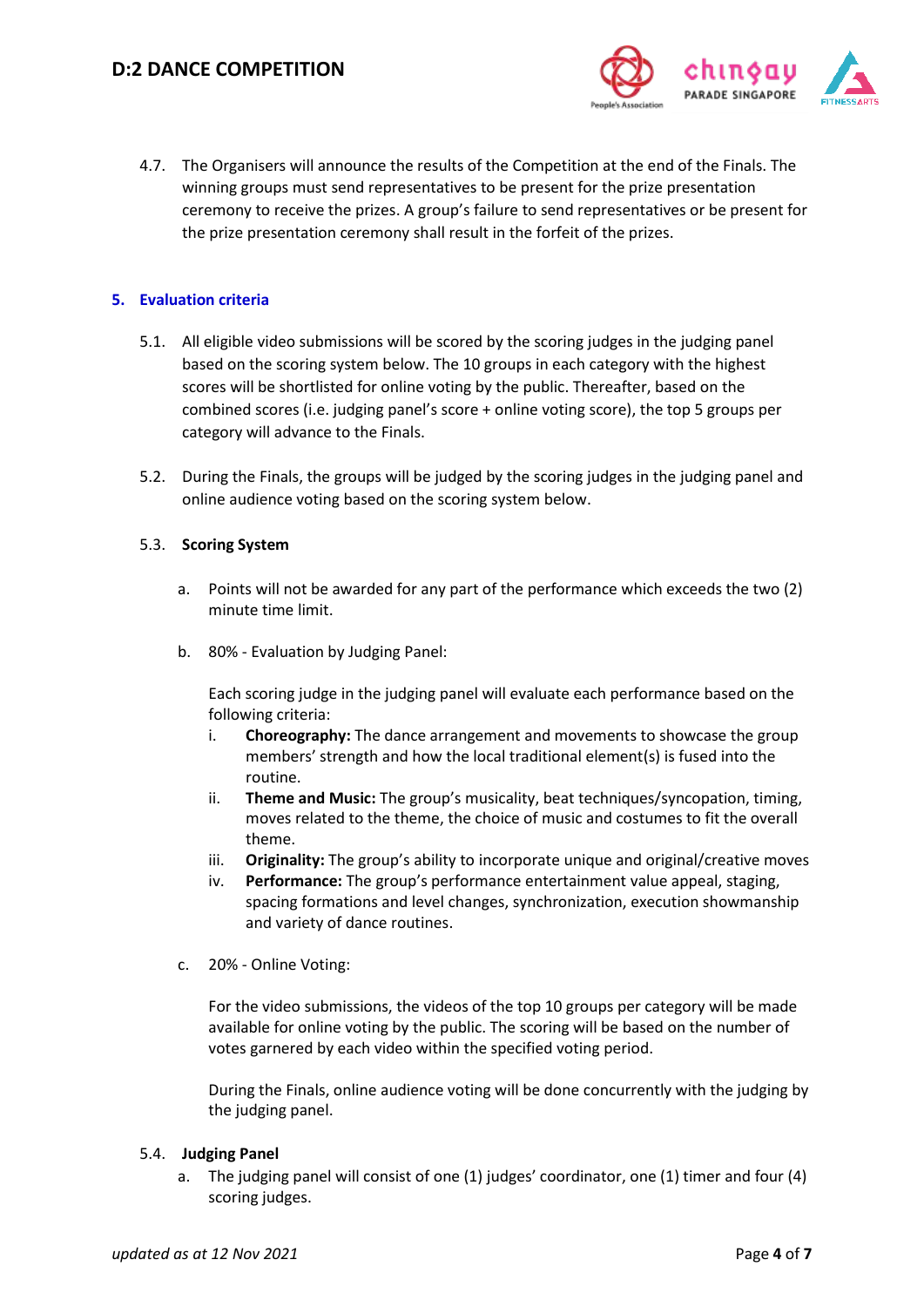

- b. The roles of the panel: (1) Judges' Coordinator: Presides over the judging process and conducts pre-competition checks. (2) Timer: Records the timing of each dance group. (3) Scoring Judges: Score each group's performance based on the scoring system.
- c. All decisions made by the judges are final and no appeal will be entertained.

## **(B) GENERAL TERMS AND CONDITIONS**

#### **6. Personal Data**

- 6.1. The Organisers may collect, use and/or disclose each Participant's personal information to their officers, employees, appointed service providers, affiliated organisations and event partners, as may be required for the administration of the Competition and all matters arising thereunder.
- 6.2. Further, each Participant agrees that the Organisers may use any photographs, videos and other recordings taken by the Organisers (which may capture said Participant) in any manner as the Organisers deem fit, including but not limited to use for publicity purposes or such other use in future, without the need for further approval or consent from the Participant. Where a video submission contains the personal data of individuals other than the Participant, the Group confirms and warrants that they have obtained each individual's consent for such use and disclosure of that individual's personal data for the purpose set out in this clause.

#### **7. Responsibility for participation**

- 7.1. By participating in the Competition, each Participant:
	- a. represents and warrants that he/she is physically and medically fit to participate and has no physical or medical condition that would make his/her participation unsafe or dangerous to him/her or to others; and
	- b. consents to the administration of first aid and other medical treatment and related services, including evacuation/transport, in the event of injury or illness in connection with his/her participation in the Competition.
- 7.2. Participants shall be responsible for their use of any musical works or any other intellectual property as part of their video submission. The Organisers shall not be responsible for any claims of infringement of intellectual property rights by third parties.
- 7.3. Save for any gross negligence or wilful misconduct on the part of the Organisers, each Participant agrees to indemnify the Organisers against any losses, damages, costs, expenses, claims or liabilities which the Organisers may incur or suffer as a result of or in connection with the Participant's involvement in the Competition.
- 7.4. To the extent permitted by law, each Participant agrees not to hold the Organisers, its affiliated organisations and event partners, officers, employees and agents liable for any loss, injury or damage suffered by him/her as a result of his/her participation in the Competition.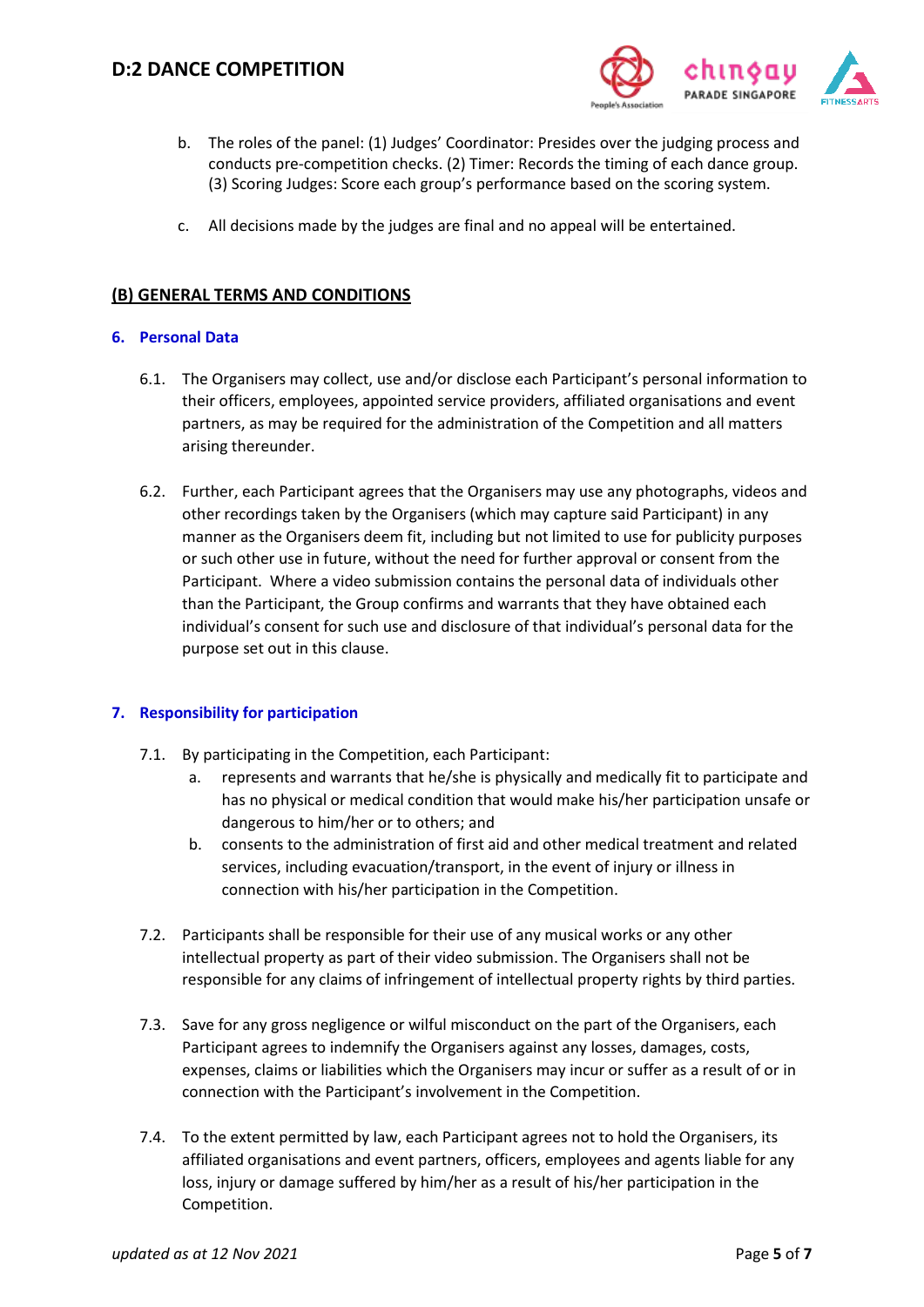

7.5. Any cost involved in the video submission is the Participant's responsibility.

#### **8 Usage of Participants' Submissions**

- 8.1 Ownership of all original intellectual property rights over a Group's submission ("**IP**") shall remain with the Group.
- 8.2 Each Participant of the Group grants the Organiser an unrestricted, royalty-free, world-wide, perpetual, irrevocable, non-exclusive licence to use, apply, reproduce, display (such as at a public exhibition), broadcast, modify, summarise, adapt, sub-license and communicate the Group's submission and IP for any purpose whatsoever and at any time, including (but not limited to) communicating the submission and IP to the public or to any entity or for any other form of publicity, without any payment or compensation to the Participants.
- 8.3 Each Participant of the Group represents, warrants and undertakes that the submission does not infringe any IP rights or interests of any third party in the IP, and that the Group has obtained all necessary consents for the use of any third party IP in the submission.
- 8.4 By making the submission, the Participants of the Group consents to the Organiser's publication of their names and social media platform identifiers (in the format of username, profile pictures) for publicity purposes.
- 8.5 Selected Participants of the Group may be contacted by the Organiser to understand more about the video submission and to explore being featured as part of the Chingay 2022 and/or the publicity for Chingay 2022.
- 8.6 For the avoidance of any doubt, all rights, titles and interests on the Chingay Website [\(www.chingay.gov.sg](http://www.chingay.gov.sg/)) "**the Chingay Website**" and its contents are owned by or licensed to the Organiser. No part of the content or material available on the Chingay Website may be reproduced, republished, transmitted, uploaded, posted, or otherwise distributed or disseminated in any way without the prior written permission of the Organiser.

#### **9. General terms**

- 9.1. The Participants agree to comply with all reasonable instructions and requests made by the Organisers at all times during the Competition. If in doubt, Participants should seek clarification from the Organisers.
- 9.2. Participants are required to **AND MUST** comply fully with all prevailing and applicable national advisories, laws, regulations and Safe Management Measures (SMMs) applicable at all relevant or material points in time in the course of their participation. For ease of reference, Participants may refer to NAC - Safe Management Measures for the Arts and [Culture Sector](https://www.nac.gov.sg/whatwedo/support/sustaining-the-arts-during-covid-19/Safe-Management-Measures-for-the-Arts-and-Culture-Sector.html) and [COVID-19 \(Temporary Measures\) \(Control Order\) Regulations 2020 -](https://sso.agc.gov.sg/SL/COVID19TMA2020-S254-2020?DocDate=20210907#top) [Singapore Statutes Online \(agc.gov.sg\)](https://sso.agc.gov.sg/SL/COVID19TMA2020-S254-2020?DocDate=20210907#top) (please note that these links/references are not exhaustive).
- 9.3. If the Organisers are of the view at any time that:
	- i. it is not in the interests of any group and/or any Participant to continue in the Competition (e.g. injury, physically unfit to continue, etc.);